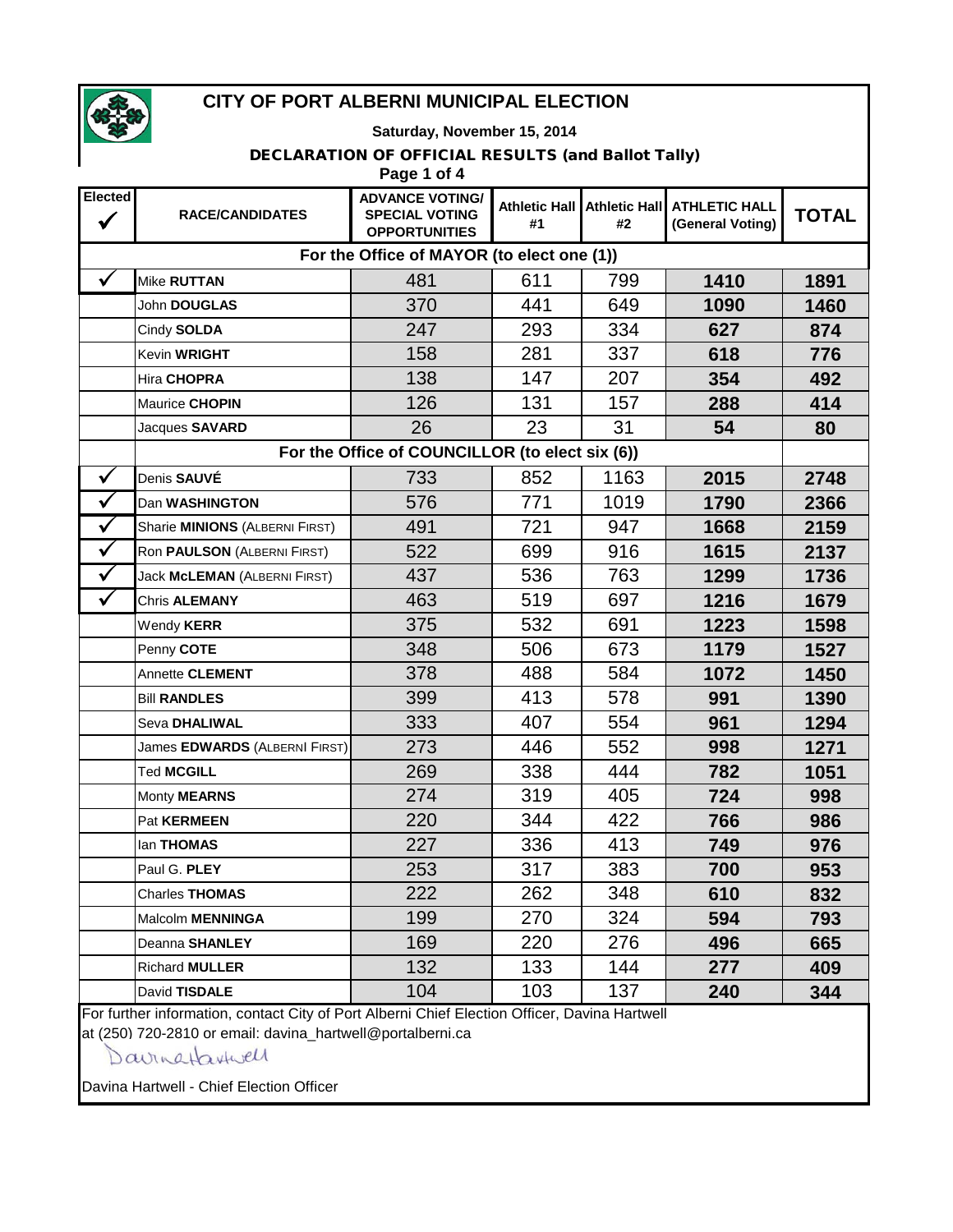

**Saturday, November 15, 2014**

#### DECLARATION OF OFFICIAL RESULTS (and Ballot Tally) **Page 2 of 4**

### **CITY OF PORT ALBERNI PUBLIC OPINION QUESTION**

### **10th Avenue Bridge Crossing**

**10th Avenue Bridge ADVANCE VOTING/ SPECIAL Athletic Hall Athletic Hall ATHLETIC HALL**  *"Are you in favour of a 10 th Avenue crossing from the north end of 10 th Avenue to the junction of Cherry Creek Road and Johnston Road for a cost of \$5 million?" Yes or No*

|   | TULIT AVEITUE DITUYE<br><b>Crossing Question</b> | $\overline{1}$ . The second $\overline{1}$ and $\overline{1}$ and $\overline{1}$ and $\overline{1}$ and $\overline{1}$<br><b>VOTING</b><br><b>OPPORTUNITIES</b> | #1   | #2   | пац.<br>(General<br>Voting) | <b>TOTAL</b> |
|---|--------------------------------------------------|-----------------------------------------------------------------------------------------------------------------------------------------------------------------|------|------|-----------------------------|--------------|
|   | <b>YES</b>                                       | 587                                                                                                                                                             | 769  | 1032 | 1801                        | 2388         |
| w | NΟ                                               | 880                                                                                                                                                             | 1092 | 1417 | 2509                        | 3389         |

For further information, contact City of Port Alberni Chief Election Officer, Davina Hartwell at (250) 720-2810 or email: davina\_hartwell@portalberni.ca

Davinataxturell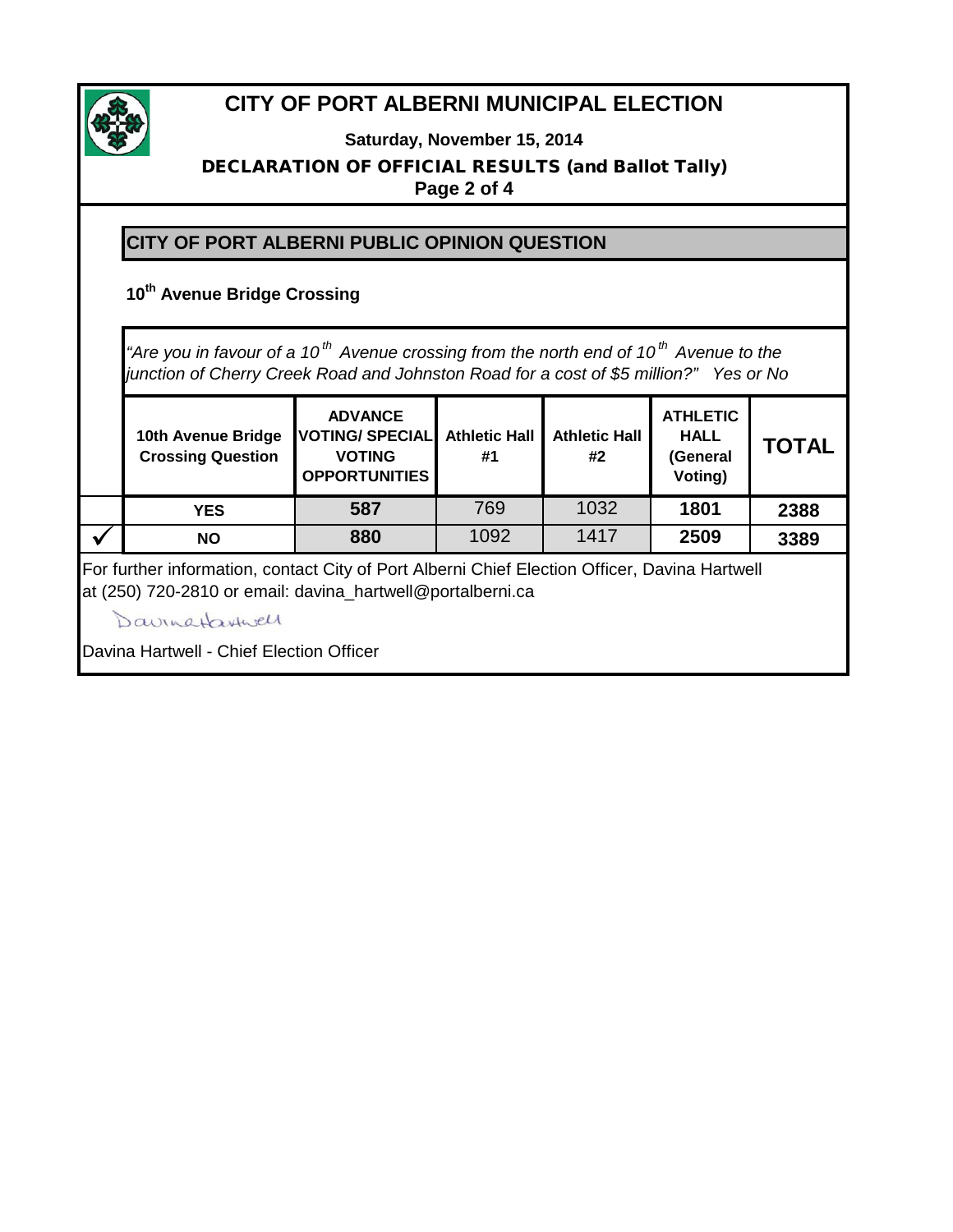

**Saturday, November 15, 2014**

#### DECLARATION OF OFFICIAL RESULTS (and Ballot Tally)

**Page 3 of 4**

# **ESTIMATED VOTER TURNOUT**

| <b>Total Ballots Cast</b>          | 6019                                            |        |
|------------------------------------|-------------------------------------------------|--------|
|                                    | Number on List of<br><b>Registered Electors</b> | 12,594 |
| <b>Total No. Eligible Voters</b>   | No. New<br>Registrations                        | 380    |
|                                    | Total No. Eligible<br>Electors                  | 12,974 |
| <b>Estimated Voter Turnout (%)</b> | 46.4%                                           |        |

#### **VOTER TURNOUT COMPARISON - PREVIOUS YEARS**

| Year                                                         | #<br><b>General Voting</b> | #<br><b>Advance and</b><br><b>Special Voting</b> | #<br><b>New</b><br><b>Registrations</b> | <b>Voter</b><br>Turnout<br>(%) |
|--------------------------------------------------------------|----------------------------|--------------------------------------------------|-----------------------------------------|--------------------------------|
| 1998 Arena Referendum<br>(City Voting Only)                  | 5324                       | 300                                              | 500                                     | 44.0%                          |
| 1999 Municipal Election                                      | 6307                       | 974                                              | 519                                     | 57.5%                          |
| Sept. 22, 2001 By-Election<br>(to elect 1 Mayor & 2 Council) | 4164                       | 509                                              | 169                                     | 42.5%                          |
| 2002 Municipal Election                                      | 4599                       | 367                                              | 215                                     | 45.6%                          |
| 2005 Municipal Election                                      | 3316                       | 321                                              | 116                                     | 27.8%                          |
| 2008 Municipal Election                                      | 3193                       | 685                                              | 189                                     | 29.3%                          |
| 2011 Municipal Election                                      | 3,972                      | 798                                              | 246                                     | 35.5%                          |
| 2014 Municipal Election                                      | 4,462                      | 1557                                             | 380                                     | 46.4%                          |

For further information, contact City of Port Alberni Chief Election Officer, Davina Hartwell, at (250) 720-2810 or email: davina\_hartwell@portalberni.ca

Davingtaxtwell